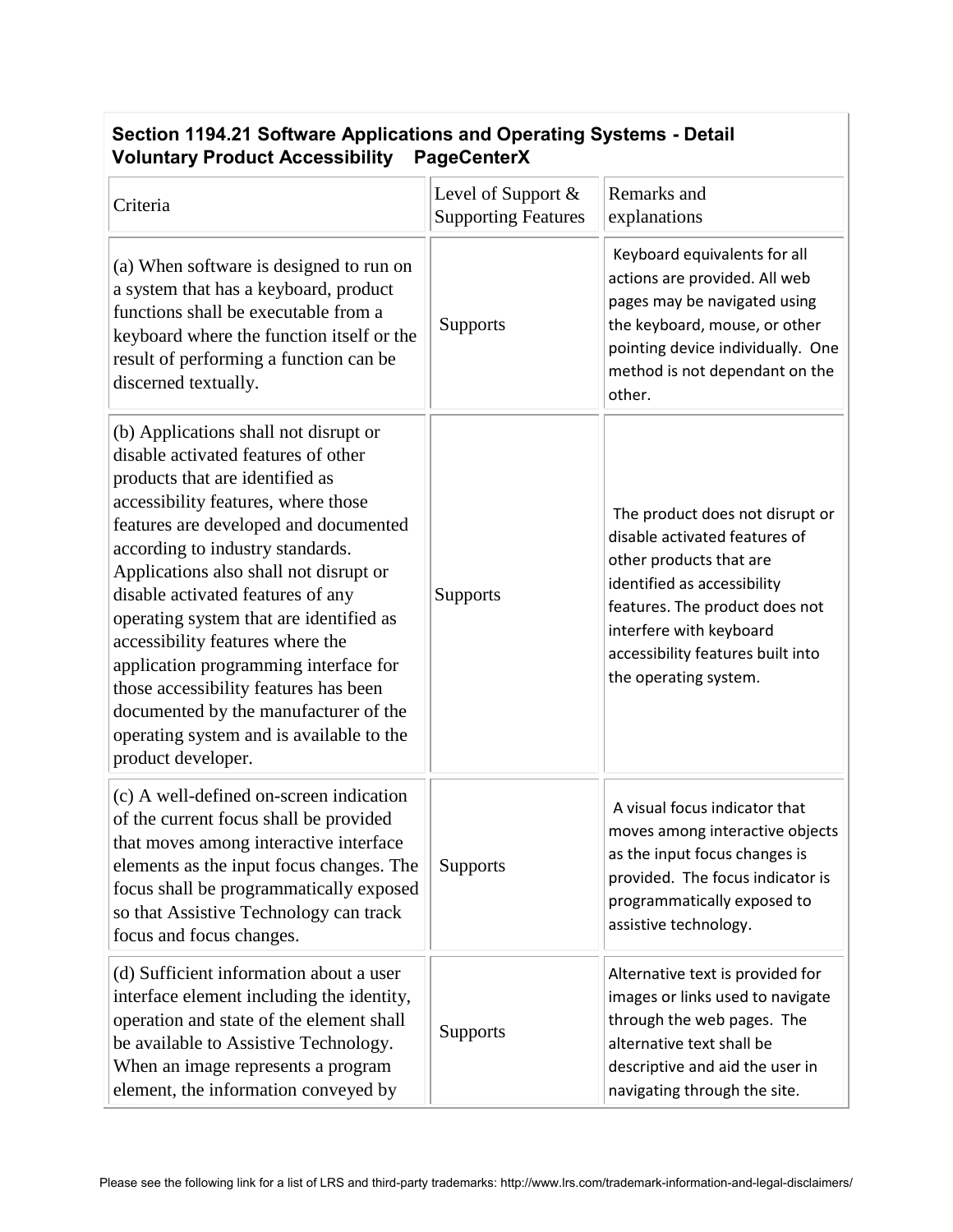| the image must also be available in text.                                                                                                                                                                                              |                |                                                                                                                                                                                                                                                          |
|----------------------------------------------------------------------------------------------------------------------------------------------------------------------------------------------------------------------------------------|----------------|----------------------------------------------------------------------------------------------------------------------------------------------------------------------------------------------------------------------------------------------------------|
| (e) When bitmap images are used to<br>identify controls, status indicators, or<br>other programmatic elements, the<br>meaning assigned to those images shall<br>be consistent throughout an application's<br>performance.              | Supports       | The alternative text for bitmap<br>images that are used to identify<br>controls, status indicators, or<br>other programmatic elements<br>will be consistent throughout<br>the application.                                                               |
| (f) Textual information shall be provided<br>through operating system functions for<br>displaying text. The minimum<br>information that shall be made available<br>is text content, text input caret location,<br>and text attributes. | Supports       | Text is displayed through<br>standard system function calls,<br>which supports interaction with<br>assistive technology. The<br>software uses the browser<br>application functionality to<br>display textual information.                                |
| (g) Applications shall not override user<br>selected contrast and color selections<br>and other individual display attributes.                                                                                                         | Supports       | Product does not override or<br>change user selected contrast,<br>color selections or other<br>individual display attributes. It<br>does allow the user to customize<br>colors to enhance the<br>functionality within the PCX Web<br>Access application. |
| (h) When animation is displayed, the<br>information shall be displayable in at<br>least one non-animated presentation<br>mode at the option of the user.                                                                               | Not Applicable | Animation is not used.                                                                                                                                                                                                                                   |
| (i) Color coding shall not be used as the<br>only means of conveying information,<br>indicating an action, prompting a<br>response, or distinguishing a visual<br>element.                                                             | Supports       | Color-coding is not used without<br>supporting text.                                                                                                                                                                                                     |
| (j) When a product permits a user to<br>adjust color and contrast settings, a<br>variety of color selections capable of<br>producing a range of contrast levels shall<br>be provided.                                                  | Supports       | When color customization is<br>supported, the product allows<br>customization of a variety of<br>color selections.                                                                                                                                       |
| (k) Software shall not use flashing or<br>blinking text, objects, or other elements                                                                                                                                                    | Supports       | The flashing or blinking of text,<br>objects, or other elements is not                                                                                                                                                                                   |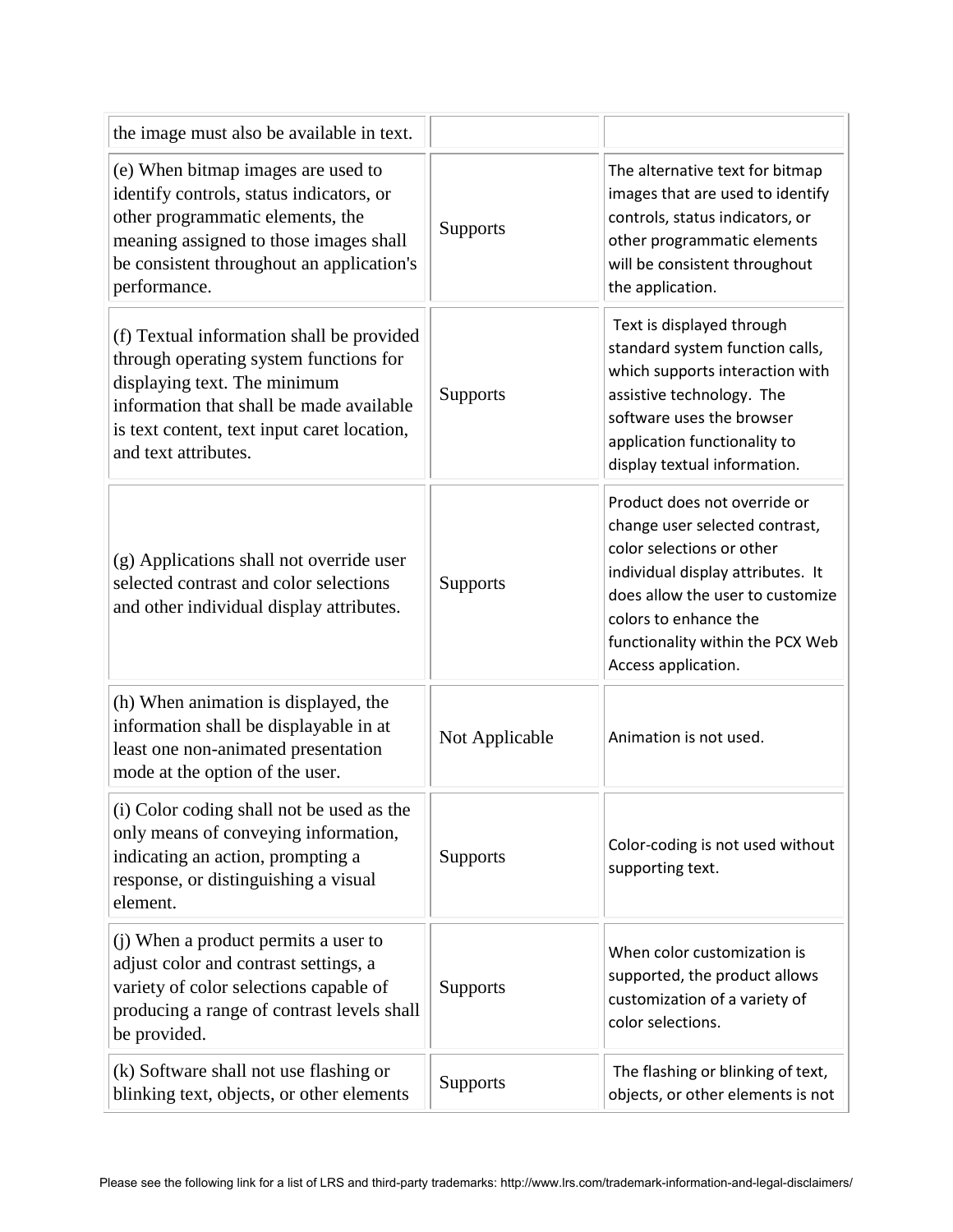| having a flash or blink frequency greater<br>than 2 Hz and lower than 55 Hz.                                                                                                                                                                                     |                | used.                         |
|------------------------------------------------------------------------------------------------------------------------------------------------------------------------------------------------------------------------------------------------------------------|----------------|-------------------------------|
| (1) When electronic forms are used, the<br>form shall allow people using Assistive<br>Technology to access the information,<br>field elements, and functionality<br>required for completion and submission<br>of the form, including all directions and<br>cues. | Not Applicable | Electronic Forms are not used |

## **Section 1194.22 Web-based Internet information and applications - Detail Voluntary Product Accessibility PageCenterX**

| Criteria                                                                                                                                                     | Level of<br>Support &<br>Supporting<br><b>Features</b> | Remarks and<br>explanations                                                                                                                  |
|--------------------------------------------------------------------------------------------------------------------------------------------------------------|--------------------------------------------------------|----------------------------------------------------------------------------------------------------------------------------------------------|
| (a) A text equivalent for every non-<br>text element shall be provided<br>(e.g., via "alt", "longdesc", or in<br>element content).                           | Supported                                              | Non-text elements are provided with<br>an "alt" or longdesc                                                                                  |
| (b) Equivalent alternatives for any<br>multimedia presentation shall be<br>synchronized with the presentation.                                               | <b>Not</b><br>Applicable                               | Multimedia presentation not used                                                                                                             |
| (c) Web pages shall be designed<br>so that all information conveyed<br>with color is also available without<br>color, for example from context or<br>markup. | Supports<br>with<br>Exception                          | Where feasible, textual information is<br>conveyed without color. Alternative is<br>access to the data as a text only file<br>without color. |
| (d) Documents shall be organized<br>so they are readable without<br>requiring an associated style sheet.                                                     | <b>Not</b><br>Applicable                               | Style sheet not used for Document<br>Viewing                                                                                                 |
| (e) Redundant text links shall be<br>provided for each active region of a<br>server-side image map.                                                          | <b>Not</b><br>Applicable                               | Server-side image maps not used<br>on Web Pages.                                                                                             |
| (f) Client-side image maps shall be<br>provided instead of server-side<br>image maps except where the<br>regions cannot be defined with an                   | <b>Not</b><br>Applicable                               | Client-side image maps not used on<br>Web Pages.                                                                                             |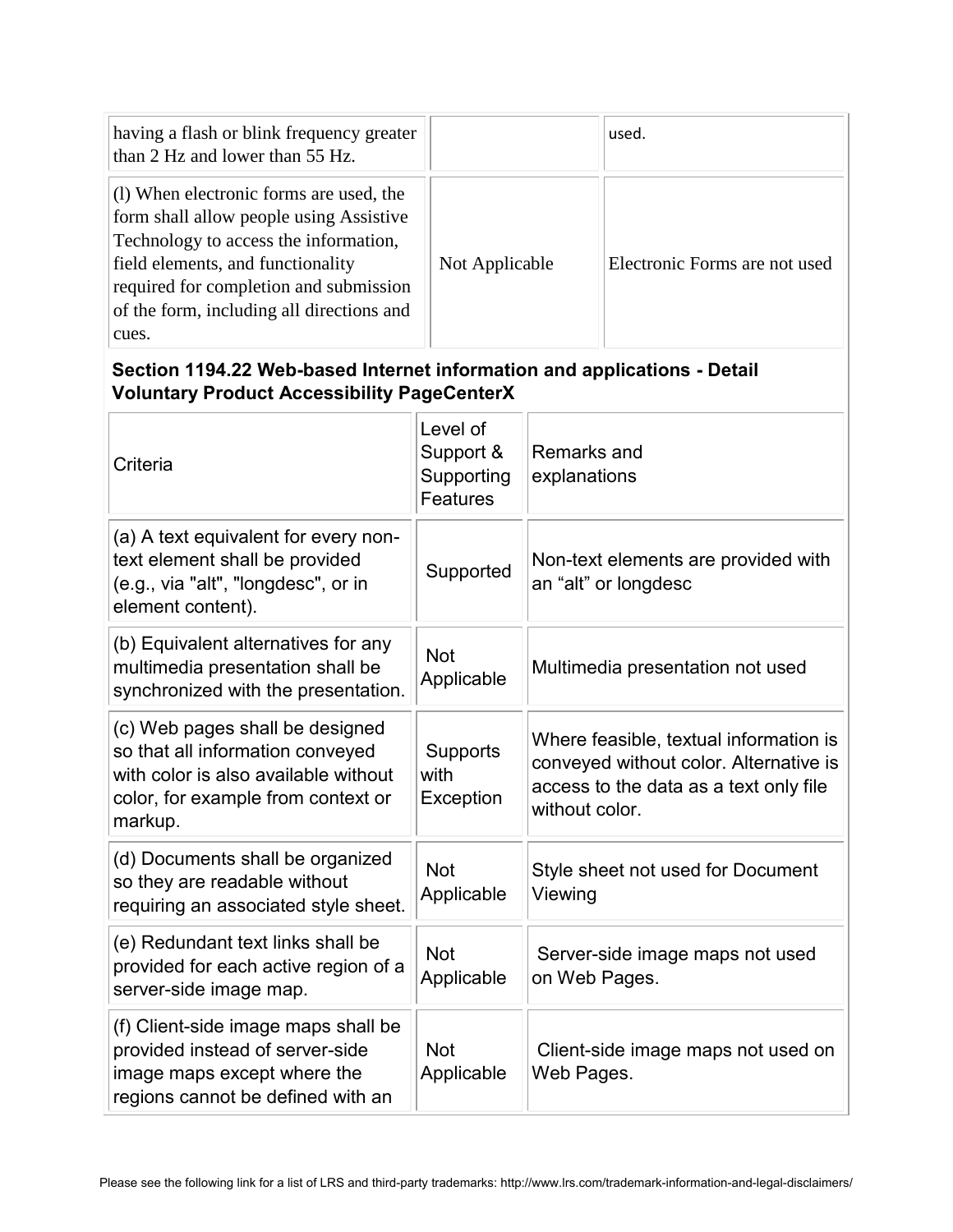| available geometric shape.                                                                                                                                                                                                                                                                                                  |                          |                                                                                      |
|-----------------------------------------------------------------------------------------------------------------------------------------------------------------------------------------------------------------------------------------------------------------------------------------------------------------------------|--------------------------|--------------------------------------------------------------------------------------|
| (g) Row and column headers shall<br>be identified for data tables.                                                                                                                                                                                                                                                          | <b>Not</b><br>Applicable | Data Tables not presented                                                            |
| (h) Markup shall be used to<br>associate data cells and header<br>cells for data tables that have two<br>or more logical levels of row or<br>column headers.                                                                                                                                                                | <b>Not</b><br>Applicable | Data Tables not presented                                                            |
| (i) Frames shall be titled with text<br>that facilitates frame identification<br>and navigation                                                                                                                                                                                                                             | Supported                | All web pages are titled.                                                            |
| (j) Pages shall be designed to<br>avoid causing the screen to flicker<br>with a frequency greater than 2 Hz<br>and lower than 55 Hz.                                                                                                                                                                                        | Supported                | Pages are not designed to cause<br>screen flicker or flashing.                       |
| (k) A text-only page, with<br>equivalent information or<br>functionality, shall be provided to<br>make a web site comply with the<br>provisions of this part, when<br>compliance cannot be<br>accomplished in any other way.<br>The content of the text-only page<br>shall be updated whenever the<br>primary page changes. | <b>Not</b><br>Applicable | Graphical without textual<br>representation is not used on web<br>pages              |
| (I) When pages utilize scripting<br>languages to display content, or to<br>create interface elements, the<br>information provided by the script<br>shall be identified with functional<br>text that can be read by Assistive<br>Technology.                                                                                 | Supported                | All information displayed on the<br>interface is identified with functional<br>text. |
| (m) When a web page requires that<br>an applet, plug-in or other<br>application be present on the client<br>system to interpret page content,<br>the page must provide a link to a<br>plug-in or applet that complies with                                                                                                  | <b>Not</b><br>Applicable | Web-based Applets and Plug-ins are<br>not used to interpret page content.            |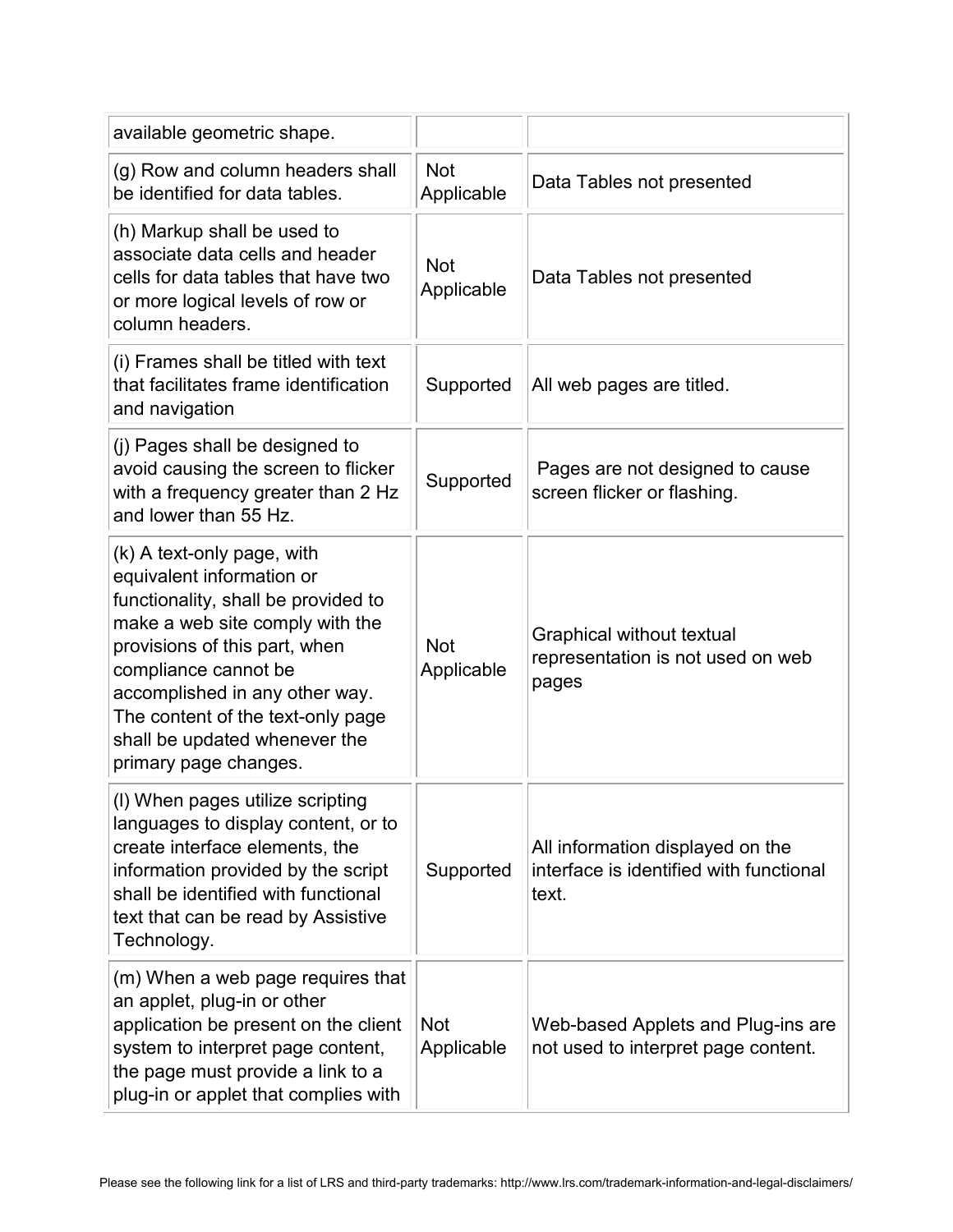| 1194.21(a) through (I).                                                                                                                                                                                                                                                                            |                          |                                                        |
|----------------------------------------------------------------------------------------------------------------------------------------------------------------------------------------------------------------------------------------------------------------------------------------------------|--------------------------|--------------------------------------------------------|
| (n) When electronic forms are<br>designed to be completed on-line,<br>the form shall allow people using<br>Assistive Technology to access the<br>information, field elements, and<br>functionality required for<br>completion and submission of the<br>form, including all directions and<br>cues. | <b>Not</b><br>Applicable | Electronic Forms are not used                          |
| (o) A method shall be provided that<br>permits users to skip repetitive<br>navigation links.                                                                                                                                                                                                       | Supported                | Functionality exists to skip repetitive<br>navigation. |
| (p) When a timed response is<br>required, the user shall be alerted<br>and given sufficient time to indicate<br>more time is required.                                                                                                                                                             | <b>Not</b><br>Applicable | No timed responses required                            |

## **Section 1194.31 Functional Performance Criteria - Detail Voluntary Product Accessibility PageCenterX**

| Criteria                                                                                                                                                                                                                                                                                                                         | Level of<br>Support $&$<br>Supporting<br>Features | Remarks and<br>explanations                                                                   |
|----------------------------------------------------------------------------------------------------------------------------------------------------------------------------------------------------------------------------------------------------------------------------------------------------------------------------------|---------------------------------------------------|-----------------------------------------------------------------------------------------------|
| (a) At least one mode of operation and<br>information retrieval that does not<br>require user vision shall be provided, or<br>support for Assistive Technology used<br>by people who are blind or visually<br>impaired shall be provided.                                                                                        | Supported                                         | Assistive Technology used by the<br>blind or visually impaired fully<br>functional as tested. |
| (b) At least one mode of operation and<br>information retrieval that does not<br>require visual acuity greater than 20/70<br>shall be provided in audio and enlarged<br>print output working together or<br>independently, or support for Assistive<br>Technology used by people who are<br>visually impaired shall be provided. | Supported                                         | Assistive Technology used to enlarge<br>and/or aid audibly fully functional as<br>tested      |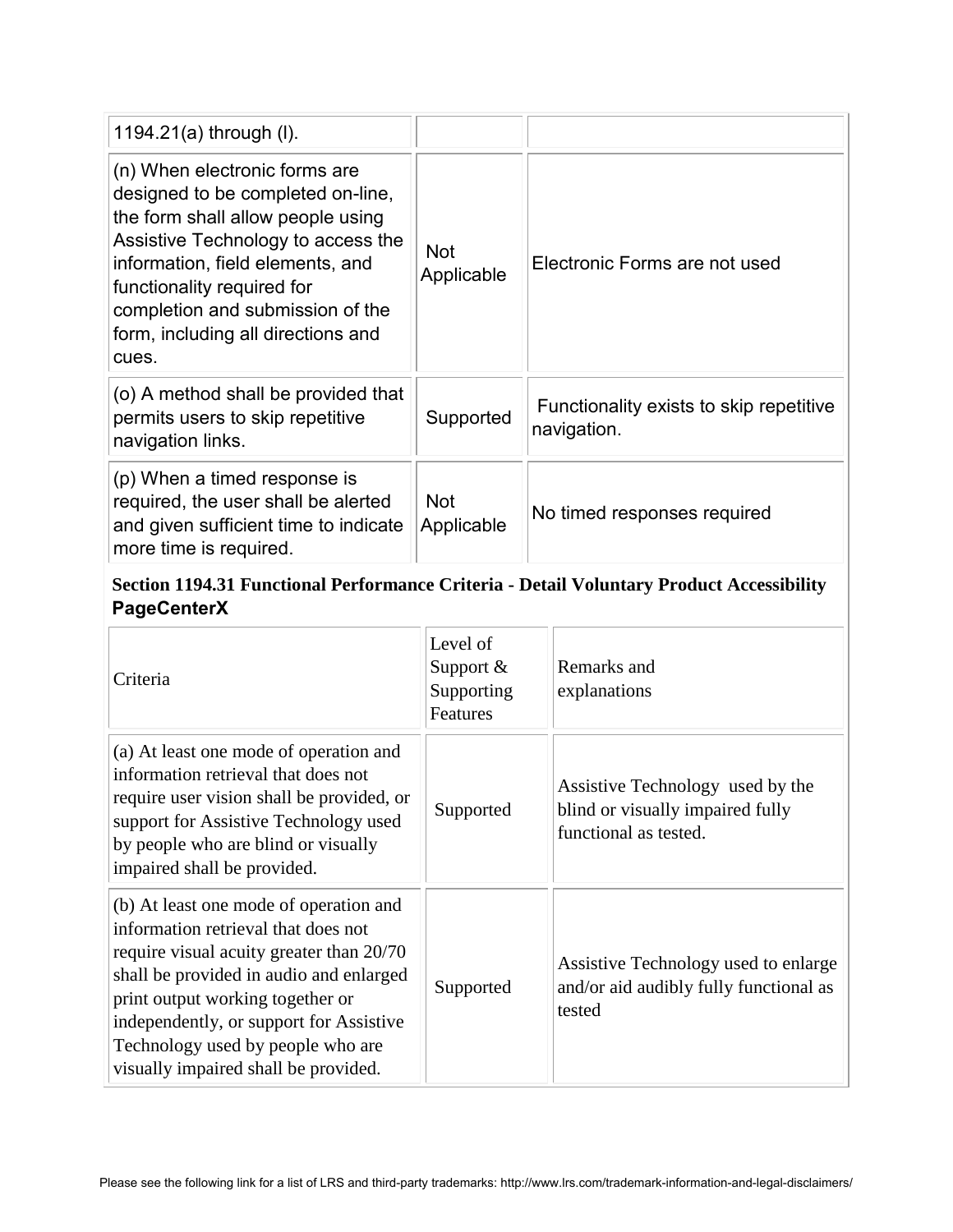| (c) At least one mode of operation and<br>information retrieval that does not<br>require user hearing shall be provided,<br>or support for Assistive Technology<br>used by people who are deaf or hard of<br>hearing shall be provided                       | Supported                | No features require user hearing as<br>sole means to identify. |
|--------------------------------------------------------------------------------------------------------------------------------------------------------------------------------------------------------------------------------------------------------------|--------------------------|----------------------------------------------------------------|
| (d) Where audio information is<br>important for the use of a product, at<br>least one mode of operation and<br>information retrieval shall be provided<br>in an enhanced auditory fashion, or<br>support for assistive hearing devices<br>shall be provided. | Not applicable           | Audio information not an important<br>use of product.          |
| (e) At least one mode of operation and<br>information retrieval that does not<br>require user speech shall be provided, or<br>support for Assistive Technology used<br>by people with disabilities shall be<br>provided.                                     | <b>Not</b><br>applicable | User speech not required to perform<br>any functionality.      |
| (f) At least one mode of operation and<br>information retrieval that does not<br>require fine motor control or<br>simultaneous actions and that is<br>operable with limited reach and strength<br>shall be provided.                                         | Supported                | <b>Assistive Technology functionality</b><br>supported         |

## **Section 1194.41 Information, Documentation and Support - Detail Voluntary Product Accessibility PageCenterX**

| Criteria                                                                                                                                            | Level of Support<br>&<br>Supporting<br><b>Features</b> | Remarks and<br>explanations                                                                                                                                                                            |
|-----------------------------------------------------------------------------------------------------------------------------------------------------|--------------------------------------------------------|--------------------------------------------------------------------------------------------------------------------------------------------------------------------------------------------------------|
| (a) Product support documentation<br>provided to end-users shall be made<br>available in alternate formats upon<br>request, at no additional charge | Supported                                              | Documentation provided<br>electronically in PDF format. On<br>request it is supplied in hardcopy<br>or as Microsoft Word document.<br>In addition Help files are.<br>available on each screen in text. |
| (b) End-users shall have access to a                                                                                                                | Supported                                              | Supplied at no additional charge                                                                                                                                                                       |